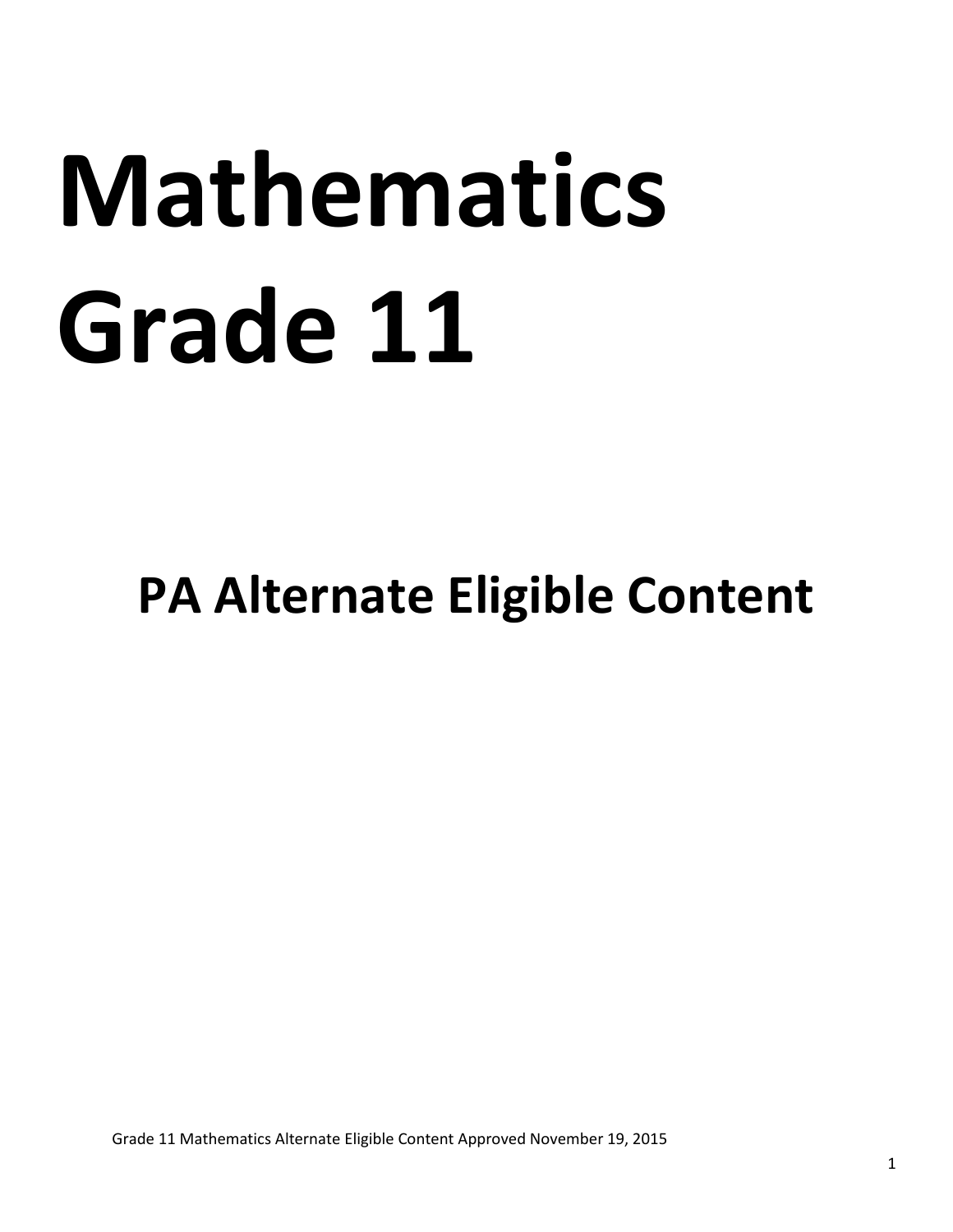CC.2.1.HS.F.1: Apply and extend the properties of exponents to solve problems with rational exponents.

| <b>Alternate Eligible</b><br><b>Content Code</b> | <b>ALTERNATE ELIGIBLE CONTENT</b> |
|--------------------------------------------------|-----------------------------------|
|                                                  |                                   |
|                                                  |                                   |

### **PA Core Standards:**

CC.2.1.HS.F.2: Apply properties of rational and irrational numbers to solve real world or mathematical problems.

| <b>Alternate Eligible</b><br><b>Content Code</b> | <b>ALTERNATE ELIGIBLE CONTENT</b>                              |
|--------------------------------------------------|----------------------------------------------------------------|
| CC.2.1.HSF2a                                     | Convert between fractions and decimals in a real-world problem |

# **PA Core Standards:**

CC.2.1.HS.F.3: Apply quantitative reasoning to choose and Interpret units and scales in formulas, graphs and data displays.

| <b>Alternate Eligible</b><br><b>Content Code</b> | <b>ALTERNATE ELIGIBLE CONTENT</b>                    |
|--------------------------------------------------|------------------------------------------------------|
| CC.2.1.HSF3a                                     | Identify and interpret scale in a real-world problem |

# **PA Core Standards:**

CC.2.1.HS.F.4: Use units as a way to understand problems and to guide the solution of multi-step problems.

| <b>Alternate Eligible</b><br><b>Content Code</b> | <b>ALTERNATE ELIGIBLE CONTENT</b>                            |
|--------------------------------------------------|--------------------------------------------------------------|
| CC.2.1.HSF4a                                     | Determine the necessary units and solve a real-world problem |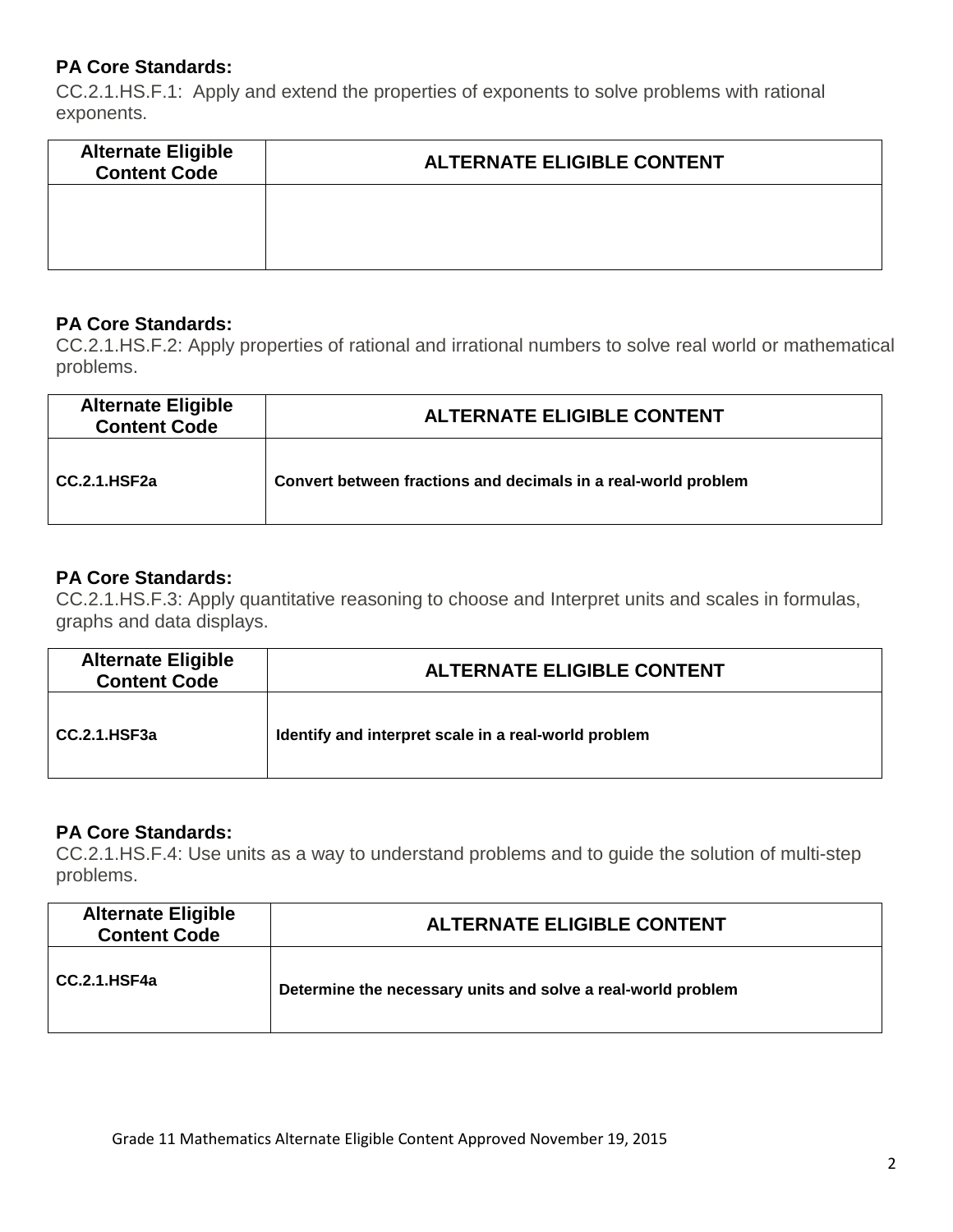CC.2.1.HS.F.5: Choose a level of accuracy appropriate to limitations on measurement when reporting quantities.

| <b>Alternate Eligible</b><br><b>Content Code</b> | <b>ALTERNATE ELIGIBLE CONTENT</b> |
|--------------------------------------------------|-----------------------------------|
|                                                  |                                   |
|                                                  |                                   |

#### **PA Core Standards:**

CC.2.1.HS.F.6: Extend the knowledge of arithmetic operations and apply to complex numbers.

| <b>Alternate Eligible</b><br><b>Content Code</b> | <b>ALTERNATE ELIGIBLE CONTENT</b> |
|--------------------------------------------------|-----------------------------------|
|                                                  |                                   |
|                                                  |                                   |

#### **PA Core Standards:**

CC.2.1.HS.F.7: Apply concepts of complex numbers in polynomial identities and quadratic equations to solve problems.

| <b>Alternate Eligible</b><br><b>Content Code</b> | <b>ALTERNATE ELIGIBLE CONTENT</b> |
|--------------------------------------------------|-----------------------------------|
|                                                  |                                   |
|                                                  |                                   |

#### **PA Core Standards:**

CC.2.2.HS.C.1: Use the concept and notation of functions to interpret and apply them in terms of their context.

| <b>Alternate Eligible</b><br><b>Content Code</b> | <b>ALTERNATE ELIGIBLE CONTENT</b>                                                                      |
|--------------------------------------------------|--------------------------------------------------------------------------------------------------------|
| CC.2.2.HSC1a                                     | Determine the missing coordinates in a table of values containing at least 2<br>complete ordered pairs |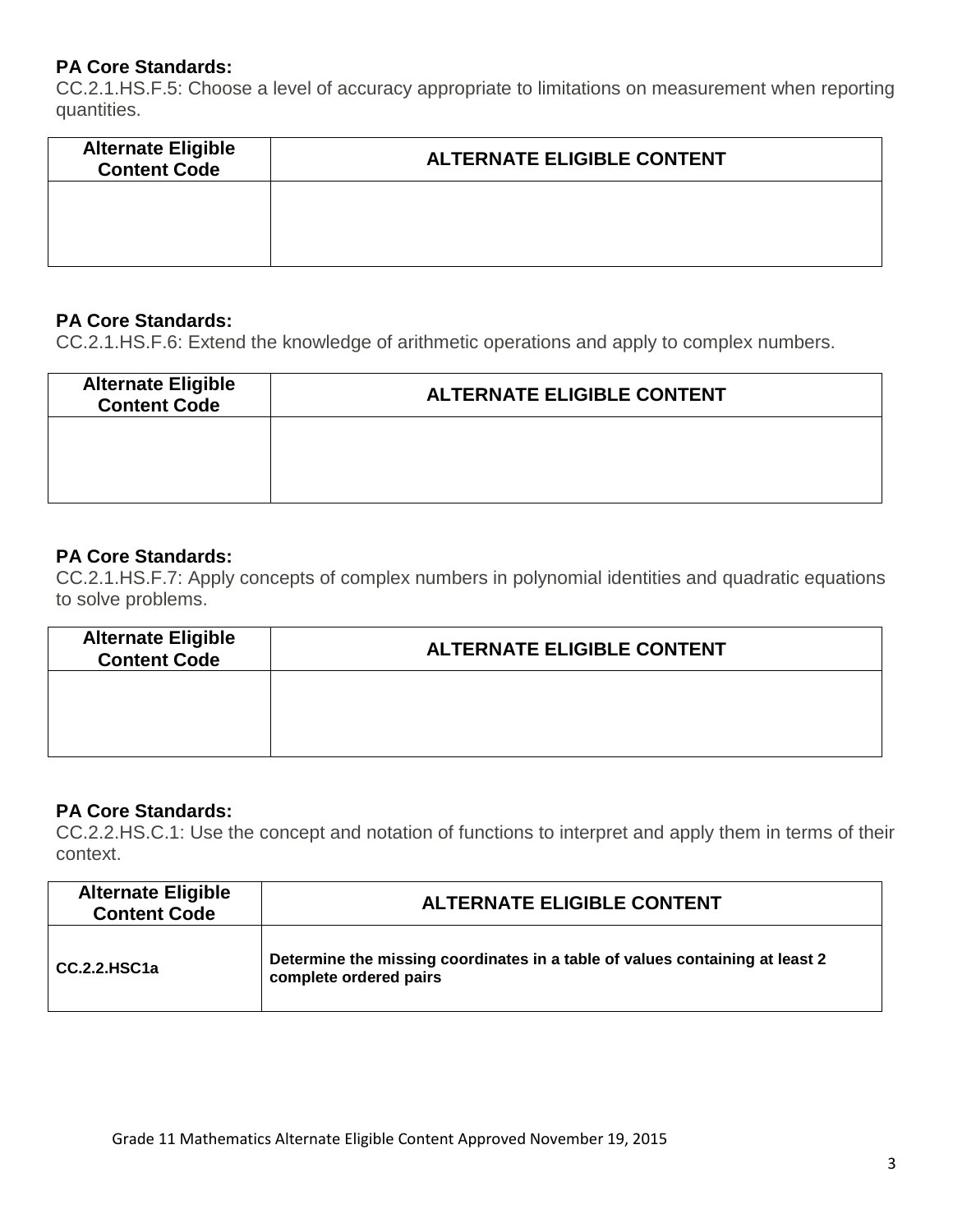CC.2.2.HS.C.2: Graph and analyze functions and use their properties to make connections between the different representations.

| <b>Alternate Eligible</b><br><b>Content Code</b> | <b>ALTERNATE ELIGIBLE CONTENT</b> |
|--------------------------------------------------|-----------------------------------|
|                                                  |                                   |
|                                                  |                                   |

# **PA Core Standards:**

CC.2.2.HS.C.3: Write functions or sequences that model relationships between two quantities.

| <b>Alternate Eligible</b><br><b>Content Code</b> | <b>ALTERNATE ELIGIBLE CONTENT</b>                                                        |
|--------------------------------------------------|------------------------------------------------------------------------------------------|
| CC.2.2.HSC3a                                     | Describe the linear relationship between two variables displayed in a table of<br>values |

# **PA Core Standards:**

CC.2.2.HS.C.4: Interpret the effects transformations have on functions and find the inverses of functions.

| <b>Alternate Eligible</b><br><b>Content Code</b> | <b>ALTERNATE ELIGIBLE CONTENT</b> |
|--------------------------------------------------|-----------------------------------|
|                                                  |                                   |
|                                                  |                                   |

# **PA Core Standards:**

CC.2.2.HS.C.5: Construct and compare linear, quadratic, and exponential models to solve problems.

| <b>Alternate Eligible</b><br><b>Content Code</b> | <b>ALTERNATE ELIGIBLE CONTENT</b>                                                                |
|--------------------------------------------------|--------------------------------------------------------------------------------------------------|
| <b>CC.2.2.HSC5a</b>                              | Interpret the effect of a change in one variable on the other variable using graphs<br>or tables |
| <b>CC.2.2.HSC5b</b>                              | Interpret a graphical representation of a linear model in a real-world problem                   |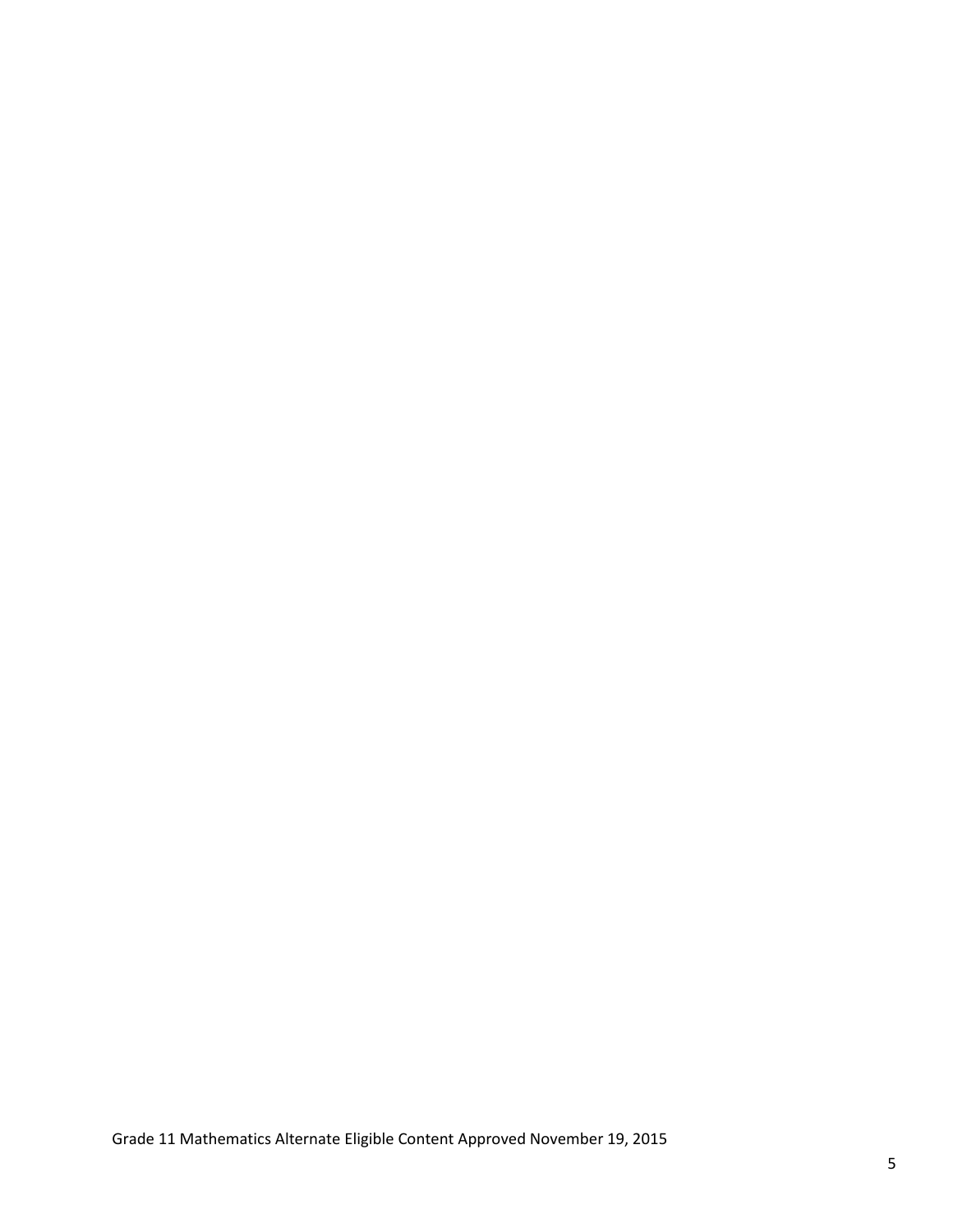CC.2.2.HS.C.6: Interpret functions in terms of the situations they model.

| <b>Alternate Eligible</b><br><b>Content Code</b> | <b>ALTERNATE ELIGIBLE CONTENT</b> |
|--------------------------------------------------|-----------------------------------|
|                                                  |                                   |
|                                                  |                                   |

#### **PA Core Standards:**

CC.2.2.HS.C.7: Apply radian measure of an angle and the unit circle to analyze the trigonometric functions.

| <b>Alternate Eligible</b><br><b>Content Code</b> | <b>ALTERNATE ELIGIBLE CONTENT</b> |
|--------------------------------------------------|-----------------------------------|
|                                                  |                                   |
|                                                  |                                   |

#### **PA Core Standards:**

CC.2.2.HS.C.8: Choose trigonometric functions to model periodic phenomena and describe the properties of the graphs.

| <b>Alternate Eligible</b><br><b>Content Code</b> | <b>ALTERNATE ELIGIBLE CONTENT</b> |
|--------------------------------------------------|-----------------------------------|
|                                                  |                                   |
|                                                  |                                   |

# **PA Core Standards:**

CC.2.2.HS.C.9: Prove the Pythagorean identity and use it to calculate trigonometric ratios.

| <b>Alternate Eligible</b><br><b>Content Code</b> | <b>ALTERNATE ELIGIBLE CONTENT</b> |
|--------------------------------------------------|-----------------------------------|
|                                                  |                                   |
|                                                  |                                   |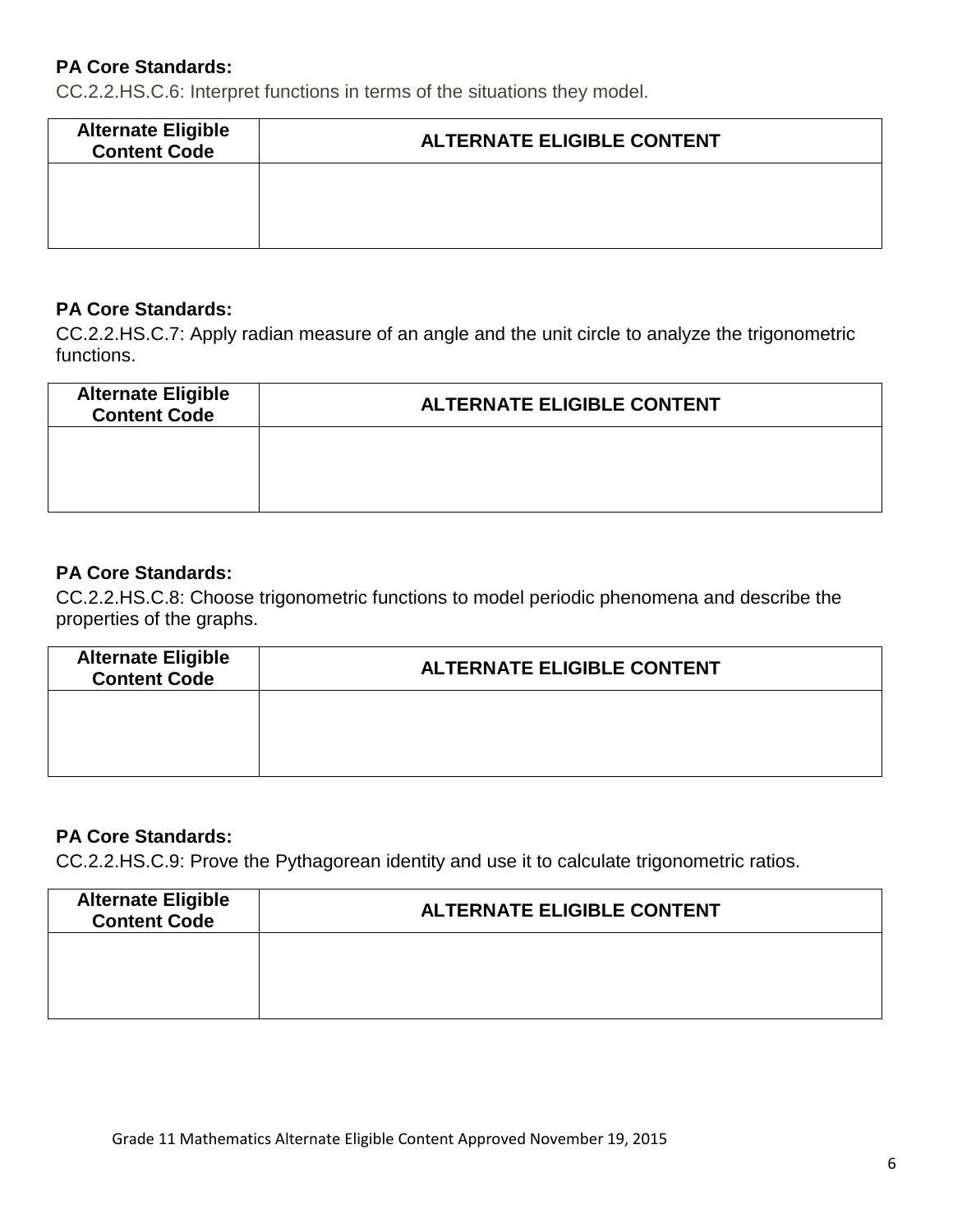CC.2.2.HS.D.1: Interpret the structure of expressions to represent a quantity in terms of its context.

| <b>Alternate Eligible</b><br><b>Content Code</b> | <b>ALTERNATE ELIGIBLE CONTENT</b>                                                                  |
|--------------------------------------------------|----------------------------------------------------------------------------------------------------|
| CC.2.2.HSD1a                                     | Select an algebraic expression using any of the four operations and solve a real-<br>world problem |

#### **PA Core Standards:**

CC.2.2.HS.D.2: Write expressions in equivalent forms to solve problems.

| <b>Alternate Eligible</b><br><b>Content Code</b> | <b>ALTERNATE ELIGIBLE CONTENT</b> |
|--------------------------------------------------|-----------------------------------|
|                                                  |                                   |
|                                                  |                                   |

#### **PA Core Standards:**

CC.2.2.HS.D.3: Extend the knowledge of arithmetic operations and apply to polynomials.

| <b>Alternate Eligible</b><br><b>Content Code</b> | <b>ALTERNATE ELIGIBLE CONTENT</b> |
|--------------------------------------------------|-----------------------------------|
|                                                  |                                   |
|                                                  |                                   |

# **PA Core Standards:**

CC.2.2.HS.D.4: Understand the relationship between zeros and factors of polynomials to make generalizations about functions and their graphs.

| <b>Alternate Eligible</b><br><b>Content Code</b> | <b>ALTERNATE ELIGIBLE CONTENT</b> |
|--------------------------------------------------|-----------------------------------|
|                                                  |                                   |
|                                                  |                                   |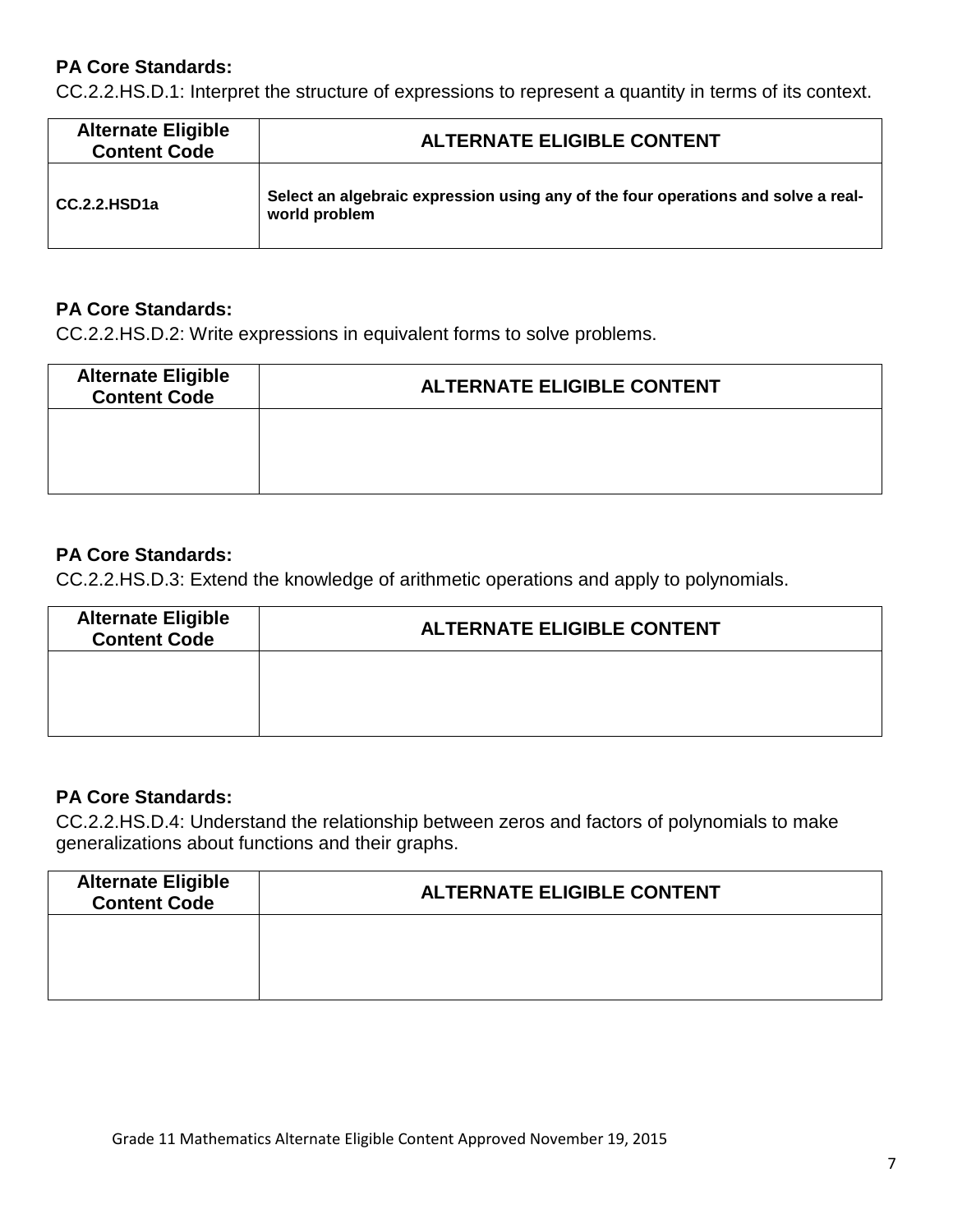CC.2.2.HS.D.5: Use polynomial identities to solve problems.

| <b>Alternate Eligible<br/>Content Code</b> | <b>ALTERNATE ELIGIBLE CONTENT</b> |
|--------------------------------------------|-----------------------------------|
|                                            |                                   |
|                                            |                                   |

# **PA Core Standards:**

CC.2.2.HS.D.6: Extend the knowledge of rational functions to rewrite in equivalent forms.

| <b>Alternate Eligible</b><br><b>Content Code</b> | <b>ALTERNATE ELIGIBLE CONTENT</b> |
|--------------------------------------------------|-----------------------------------|
|                                                  |                                   |
|                                                  |                                   |

#### **PA Core Standards:**

CC.2.2.HS.D.7: Create and graph equations or inequalities to describe numbers or relationships.

| <b>Alternate Eligible</b><br><b>Content Code</b> | <b>ALTERNATE ELIGIBLE CONTENT</b>                           |
|--------------------------------------------------|-------------------------------------------------------------|
| CC.2.2.HSD7a                                     | Translate a real-world problem into a one-variable equation |

# **PA Core Standards:**

CC.2.2.HS.D.8: Apply inverse operations to solve equations or formulas for a given variable.

| <b>Alternate Eligible</b><br><b>Content Code</b> | <b>ALTERNATE ELIGIBLE CONTENT</b>                                                      |
|--------------------------------------------------|----------------------------------------------------------------------------------------|
| CC.2.2.HSD8a                                     | Solve a linear equation to find a missing attribute when determining area or<br>volume |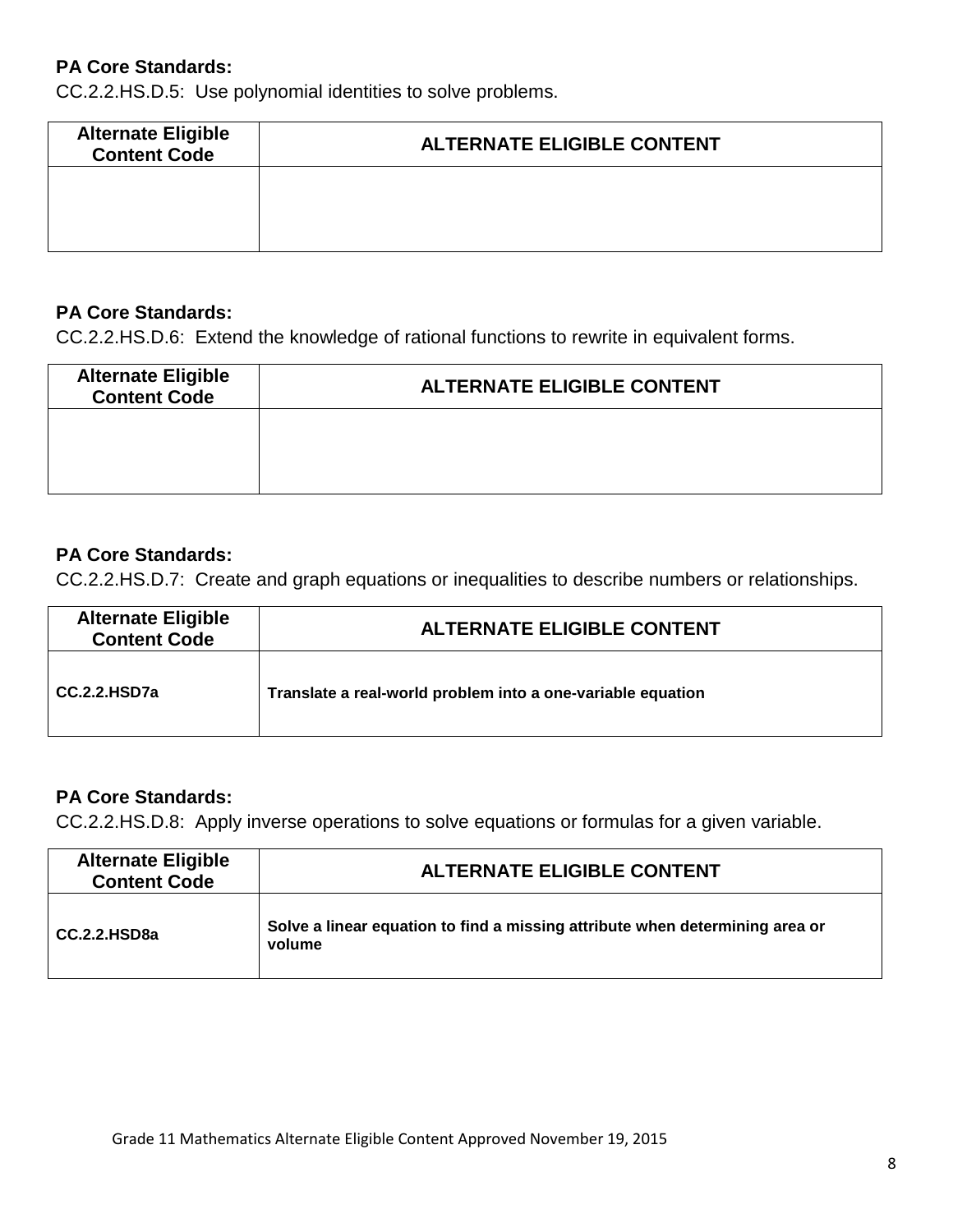CC.2.2.HS.D.9: Use reasoning to solve equations and justify the solution method.

| <b>Alternate Eligible</b><br><b>Content Code</b> | <b>ALTERNATE ELIGIBLE CONTENT</b>                    |
|--------------------------------------------------|------------------------------------------------------|
| $CC.2.2.$ HSD $9a$                               | Order a given sequence of steps to solve an equation |

#### **PA Core Standards:**

CC.2.2.HS.D.10: Represent, solve, and interpret equations/inequalities and systems of equations/inequalities algebraically and graphically.

| <b>Alternate Eligible</b><br><b>Content Code</b> | <b>ALTERNATE ELIGIBLE CONTENT</b> |
|--------------------------------------------------|-----------------------------------|
|                                                  |                                   |
|                                                  |                                   |

### **PA Core Standards:**

CC.2.3.HS.A.1: Use geometric figures and their properties to represent transformations in the plane.

| <b>Alternate Eligible</b><br><b>Content Code</b> | <b>ALTERNATE ELIGIBLE CONTENT</b> |
|--------------------------------------------------|-----------------------------------|
|                                                  |                                   |
|                                                  |                                   |

# **PA Core Standards:**

CC.2.3.HS.A.2: Apply rigid transformations to determine and explain congruence.

| <b>Alternate Eligible</b><br><b>Content Code</b> | <b>ALTERNATE ELIGIBLE CONTENT</b> |
|--------------------------------------------------|-----------------------------------|
|                                                  |                                   |
|                                                  |                                   |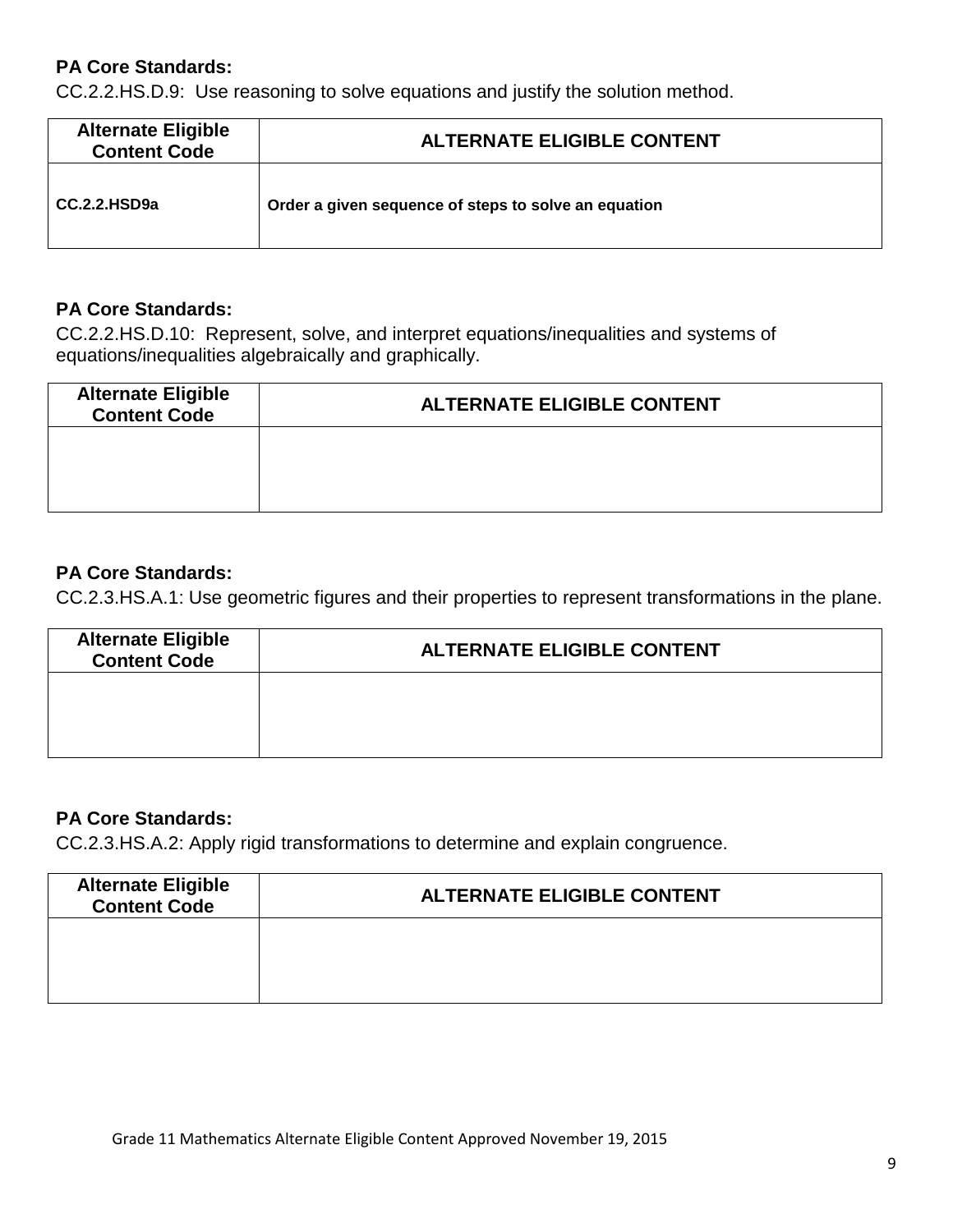CC.2.3.HS.A.3: Verify and apply geometric theorems as they relate to geometric figures.

| <b>Alternate Eligible<br/>Content Code</b> | <b>ALTERNATE ELIGIBLE CONTENT</b> |
|--------------------------------------------|-----------------------------------|
|                                            |                                   |
|                                            |                                   |

# **PA Core Standards:**

CC.2.3.HS.A.4: Apply the concept of congruence to create geometric constructions.

| <b>Alternate Eligible</b><br><b>Content Code</b> | <b>ALTERNATE ELIGIBLE CONTENT</b> |
|--------------------------------------------------|-----------------------------------|
|                                                  |                                   |
|                                                  |                                   |

#### **PA Core Standards:**

CC.2.3.HS.A.5: Create justifications based on transformations to establish similarity of plane figures.

| <b>Alternate Eligible</b><br><b>Content Code</b> | <b>ALTERNATE ELIGIBLE CONTENT</b> |
|--------------------------------------------------|-----------------------------------|
|                                                  |                                   |
|                                                  |                                   |

# **PA Core Standards:**

CC.2.3.HS.A.6: Verify and apply theorems involving similarity as they relate to plane figures.

| <b>Alternate Eligible</b><br><b>Content Code</b> | <b>ALTERNATE ELIGIBLE CONTENT</b> |
|--------------------------------------------------|-----------------------------------|
|                                                  |                                   |
|                                                  |                                   |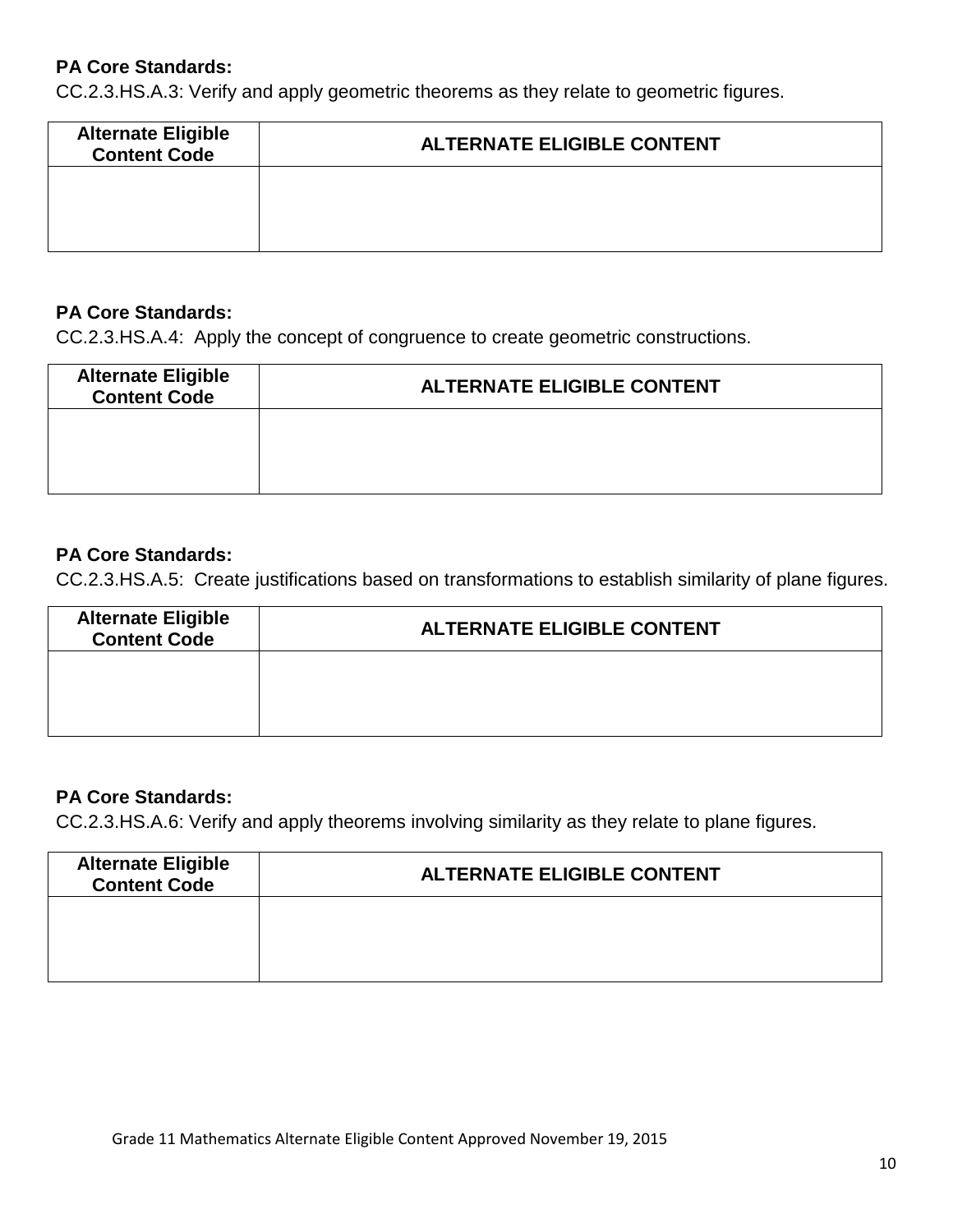CC.2.3.HS.A.7: Apply trigonometric ratios to solve problems involving right triangles.

| <b>Alternate Eligible</b><br><b>Content Code</b> | <b>ALTERNATE ELIGIBLE CONTENT</b> |
|--------------------------------------------------|-----------------------------------|
|                                                  |                                   |
|                                                  |                                   |

### **PA Core Standards:**

CC.2.3.HS.A.8: Apply geometric theorems to verify properties of circles.

| <b>Alternate Eligible</b><br><b>Content Code</b> | <b>ALTERNATE ELIGIBLE CONTENT</b> |
|--------------------------------------------------|-----------------------------------|
|                                                  |                                   |
|                                                  |                                   |

### **PA Core Standards:**

CC.2.3.HS.A.9: Extend the concept of similarity to determine arc lengths and areas of sectors of circles.

| <b>Alternate Eligible</b><br><b>Content Code</b> | <b>ALTERNATE ELIGIBLE CONTENT</b> |
|--------------------------------------------------|-----------------------------------|
|                                                  |                                   |
|                                                  |                                   |

#### **PA Core Standards:**

CC.2.3.HS.A.10: Translate between the geometric description and the equation for a conic section.

| <b>Alternate Eligible</b><br><b>Content Code</b> | <b>ALTERNATE ELIGIBLE CONTENT</b> |
|--------------------------------------------------|-----------------------------------|
|                                                  |                                   |
|                                                  |                                   |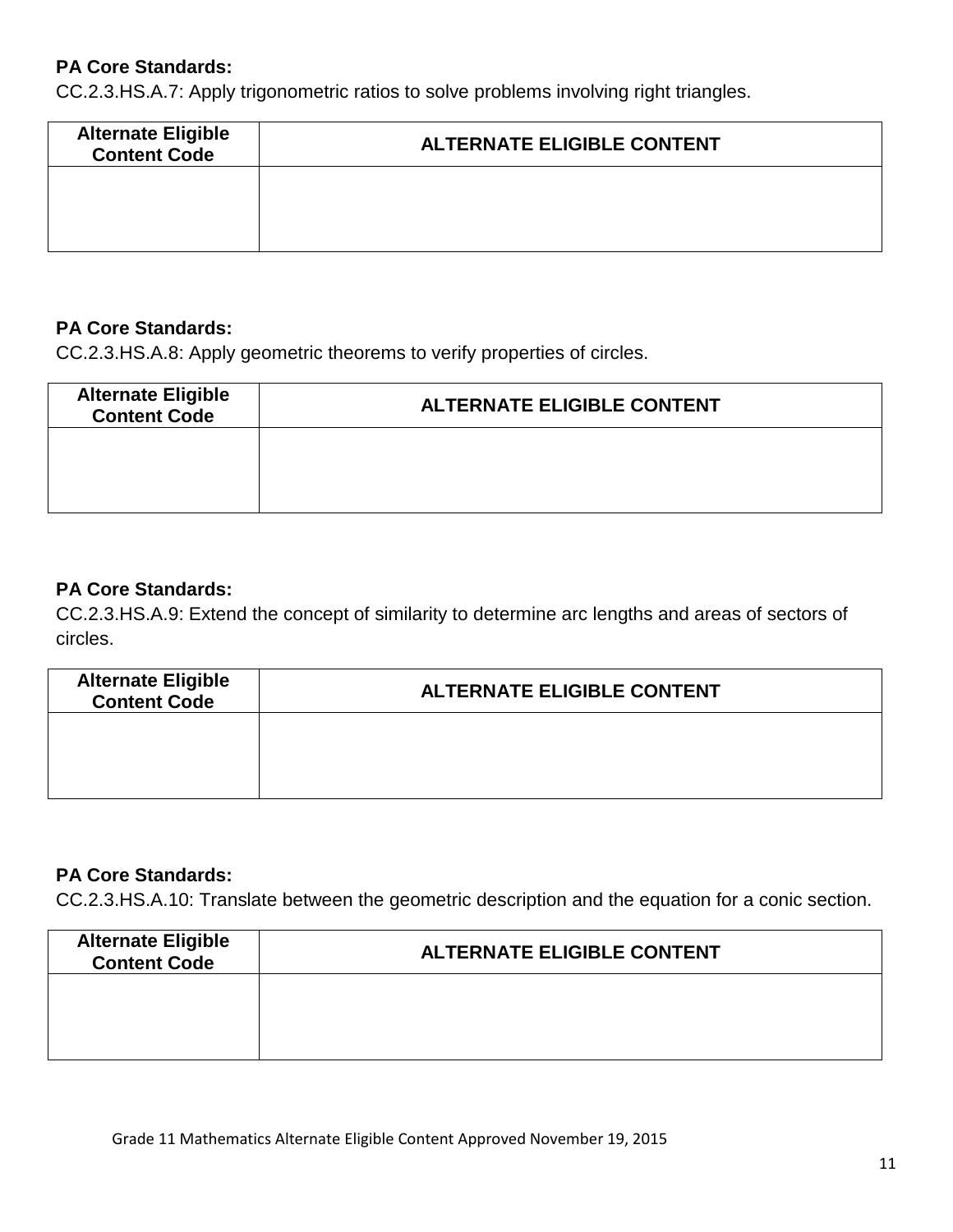CC.2.3.HS.A.11: Apply coordinate geometry to prove simple geometric theorems algebraically.

| <b>Alternate Eligible</b><br><b>Content Code</b> | <b>ALTERNATE ELIGIBLE CONTENT</b> |
|--------------------------------------------------|-----------------------------------|
|                                                  |                                   |
|                                                  |                                   |

#### **PA Core Standards:**

CC.2.3.HS.A.12: Explain volume formulas and use them to solve problems.

| <b>Alternate Eligible</b><br><b>Content Code</b> | <b>ALTERNATE ELIGIBLE CONTENT</b> |
|--------------------------------------------------|-----------------------------------|
|                                                  |                                   |
|                                                  |                                   |

#### **PA Core Standards:**

CC.2.3.HS.A.13: Analyze relationships between two-dimensional and three dimensional objects.

| <b>Alternate Eligible</b><br><b>Content Code</b> | <b>ALTERNATE ELIGIBLE CONTENT</b>                                         |
|--------------------------------------------------|---------------------------------------------------------------------------|
| CC.2.3.HSA13a                                    | Match corresponding two-dimensional and three-dimensional representations |

#### **PA Core Standards:**

CC.2.3.HS.A.14: Apply geometric concepts to model and solve real world problems.

| <b>Alternate Eligible</b><br><b>Content Code</b> | <b>ALTERNATE ELIGIBLE CONTENT</b>                             |
|--------------------------------------------------|---------------------------------------------------------------|
| CC.2.3.HSA14a                                    | Compare the area of two objects with one equivalent attribute |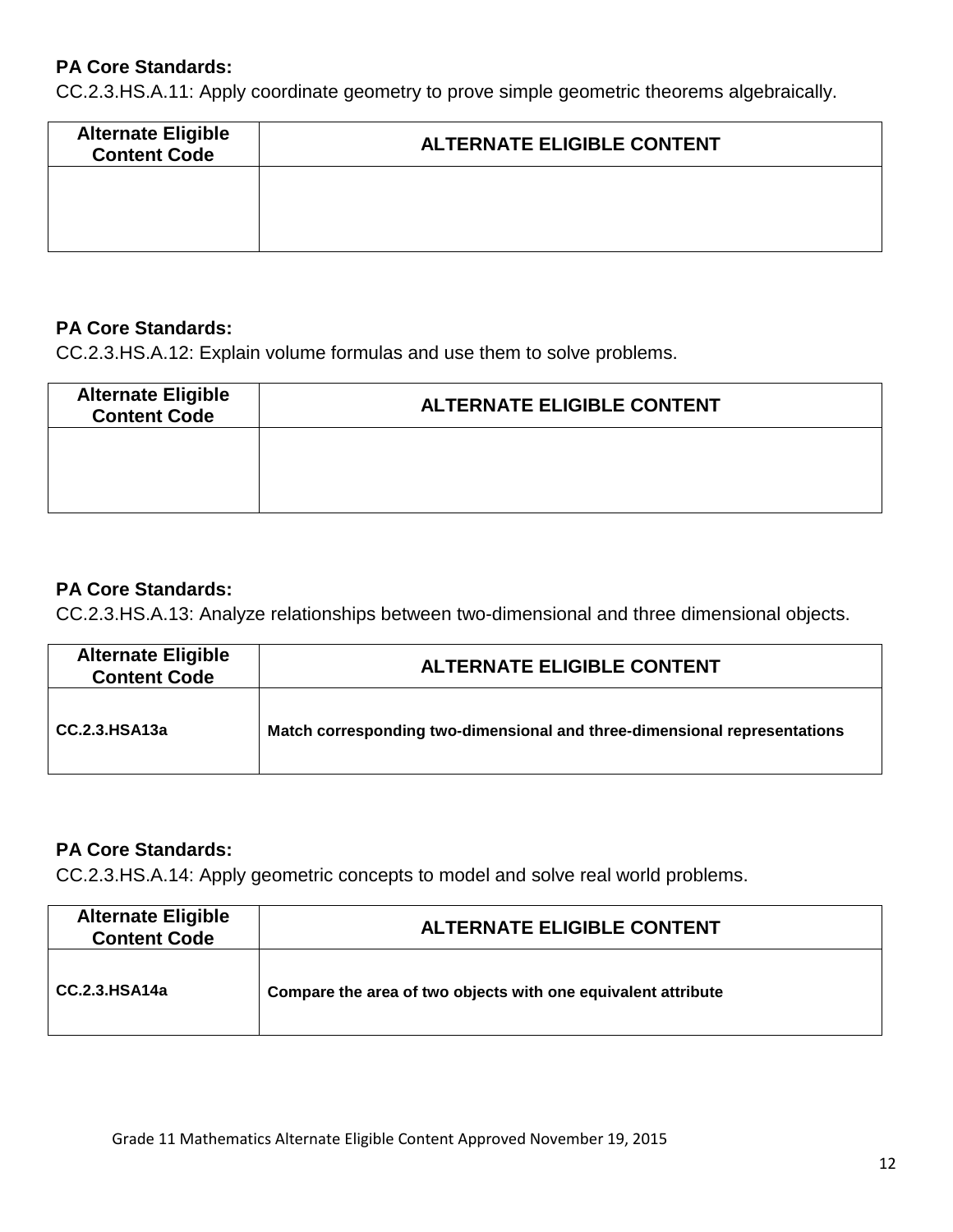CC.2.4.HS.B.1: Summarize, represent, and interpret data on a single count or measurement variable.

| <b>Alternate Eligible</b><br><b>Content Code</b> | <b>ALTERNATE ELIGIBLE CONTENT</b> |
|--------------------------------------------------|-----------------------------------|
| $CC.2.4.$ HSB1a                                  |                                   |

#### **PA Core Standards:**

CC.2.4.HS.B.2: Summarize, represent, and interpret data on two categorical and quantitative variables.

| <b>Alternate Eligible</b><br><b>Content Code</b> | <b>ALTERNATE ELIGIBLE CONTENT</b>                      |
|--------------------------------------------------|--------------------------------------------------------|
| CC.2.4.HSB2a                                     | Interpret the means and/or medians of two sets of data |

#### **PA Core Standards:**

CC.2.4.HS.B.3: Analyze linear models to make interpretations based on the data.

| <b>Alternate Eligible</b><br><b>Content Code</b> | <b>ALTERNATE ELIGIBLE CONTENT</b>                                     |
|--------------------------------------------------|-----------------------------------------------------------------------|
| CC.2.4.HSB3a                                     | Identify the relationship between two or more variables in a function |

# **PA Core Standards:**

CC.2.4.HS.B.4: Recognize and evaluate random processes underlying statistical experiments.

| <b>Alternate Eligible</b><br><b>Content Code</b> | <b>ALTERNATE ELIGIBLE CONTENT</b> |
|--------------------------------------------------|-----------------------------------|
|                                                  |                                   |
|                                                  |                                   |